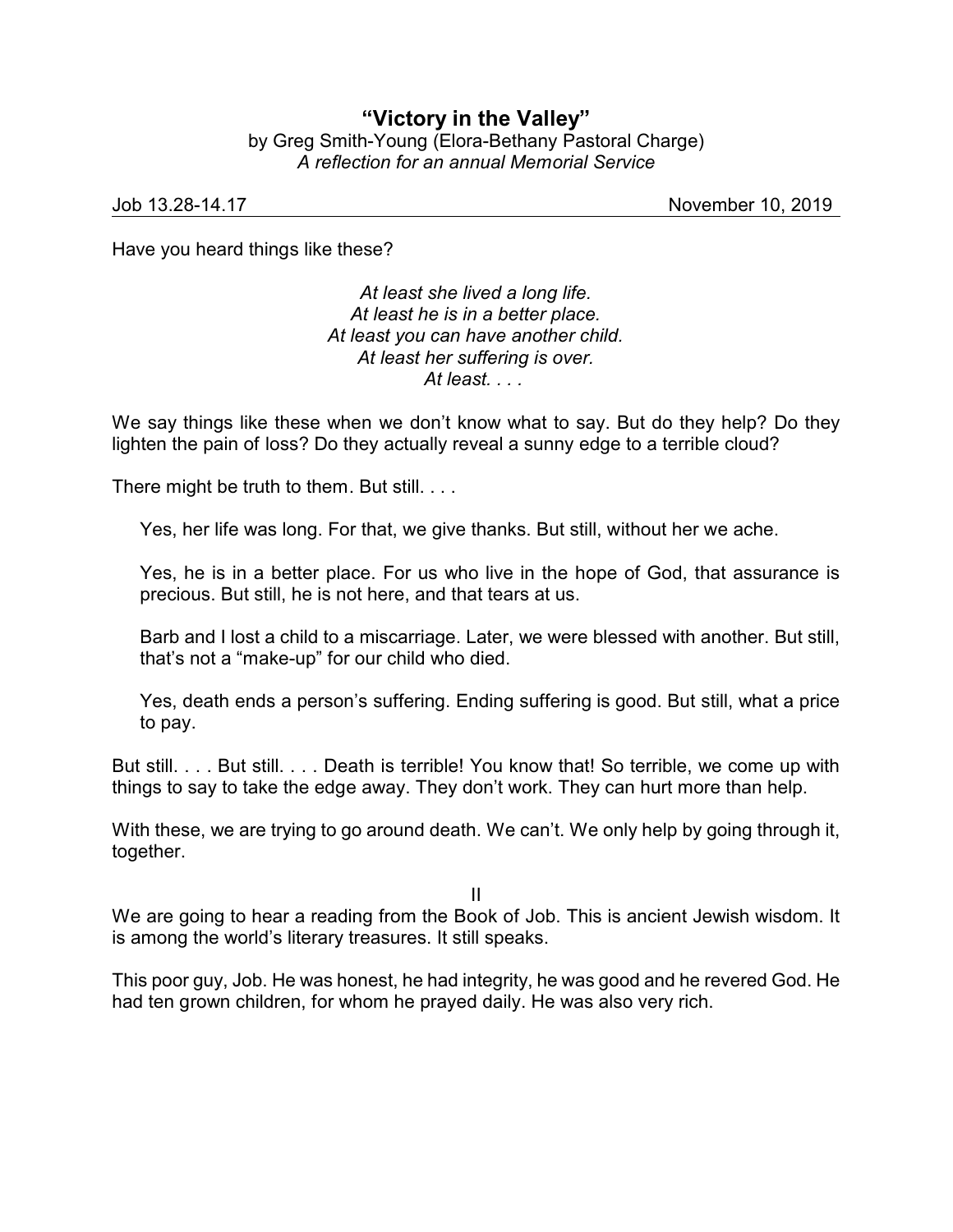One day he lost everything. All his wealth, destroyed. All his children, killed. His body, covered in sores.<sup>1</sup>

Three friends came to him. Seven days and seven nights, they sat with him in perfect silence.

Then they started explaining. The silence broke. They explained, and explained, and explained. These "wise elders," claimed to explain to him the meaning of his tragedy. Later on, a younger fellow butted in with the unshakable wisdom of youth. They offered their best answers, all the world's wisdom about why such things would happen to Job.

Again and again, Job told them how wrong they were. Their certain explanations did not help.

And again and again, Job spoke to God. Job was brokenhearted and bewildered, agonizing and angry at God. It seemed God had become his enemy! He looked to the heavens and confronted God with accusations! He cried the "Why?" that has called from shattered bodies, and spilled blood, and sorrowful hearts through all the ages. Job cried our "Why?" to God. And Job was faithful.

III

Let's hear part of Job's cry. This is about the finality of death. $<sup>2</sup>$ </sup>

You can read [Job 13.28-14.17 here](https://www.biblegateway.com/passage/?search=Job+13.28-14.17&version=CEB).

In short, Job is saying this. *Yes, chopped-down trees can sprout again. Bulbs become flowers. Seeds become trees. Cocoons become butterflies. Winter becomes spring. But us? No. We die, lie down, and we do not get up. God, You made human life short, and our days hard. Since I've got so little to live, God, can't You at least leave me alone? Or, maybe You'll remember me? Long for me? Forgive me? Restore me?* 

Ever want to complain angrily to God? Well, the Bible beat you to it. And Job was faithful.

God does not speak until the end of the book. Job has been hurling questions against God. God finishes with questions for Job. Very quickly Job realizes, and we along with him, how little we know, how little we can know, and how much we cannot hope to understand.

Still, Job's crying out against God gets God's approval. Job has done well.

<sup>&</sup>lt;sup>1</sup> The book frames Job's suffering as as a troubling test of humanity, with Job representing the best of us. When everything God had given him was taken from him, would Job remain faithful to God?

<sup>2</sup> In the Book of Job especially, it is important to pay attention to who is speaking. The words of the friends and Job are compelling and evocative. Yet at the end of the book, God challenges what they have said. Still, they give voice to many of our own thoughts, and so are useful for us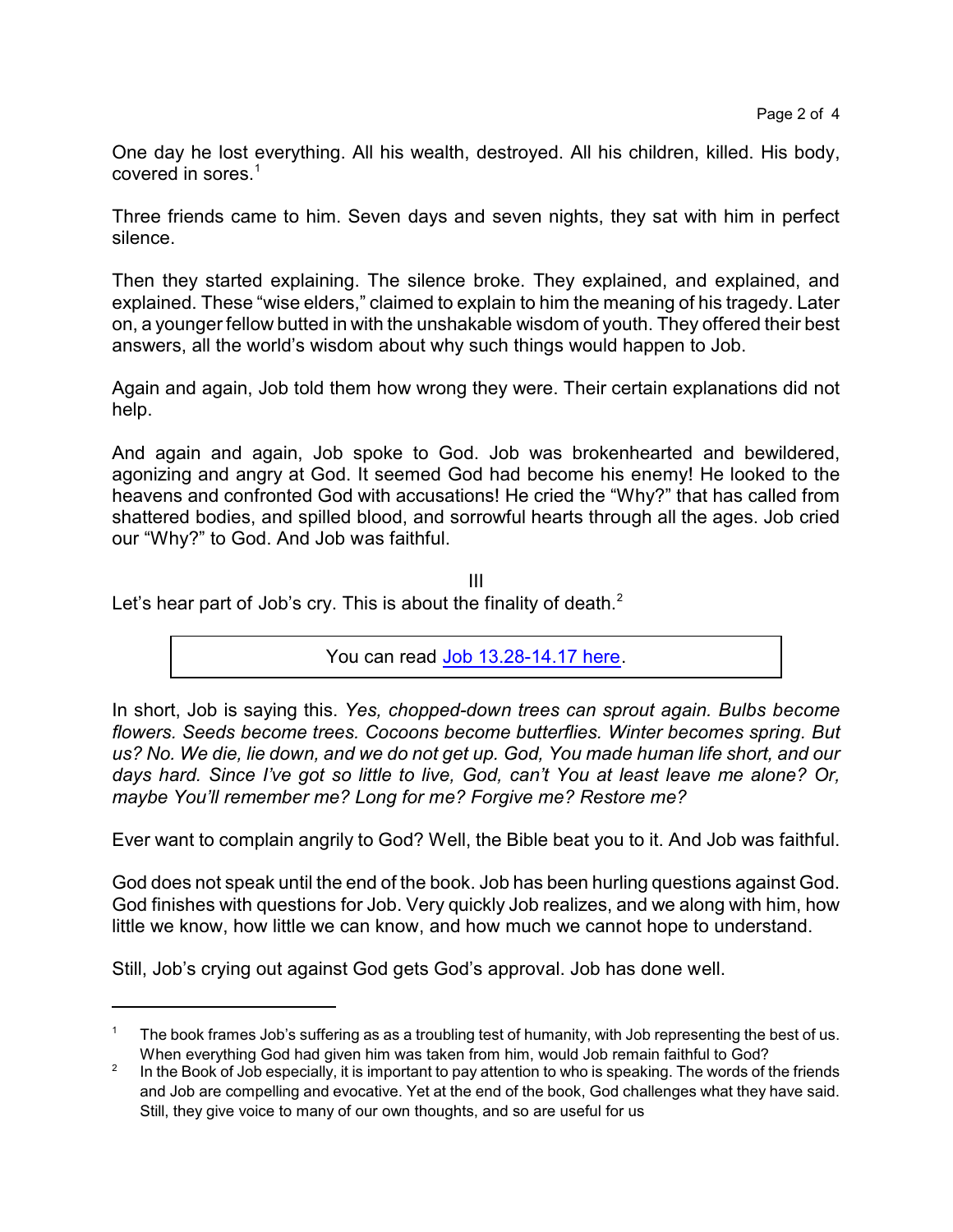IV

His, friends, on the other hand . . . God rebukes them.

When they showed up, sat with Job, and grieved together, they were doing well.

Then they spoke. They claimed to explain things they never understood. That's when they went wrong.

Nicholas Wolterstorff's son Eric died. Here is something he wrote:

*Don't' say it's not really so bad. Because it is. Death is awful, demonic. If you think your task as comforter is to tell me that really, all things considered, it's not so bad, you do not sit with me in my grief but place yourself off in the distance away from me. Over there, you are of no help. What I need to hear from you is that you recognize how painful it is. I need to hear from you that you are with me in my desperation. To comfort me, you have to come close. Come sit beside me on my mourning bench.*<sup>3</sup>

*I will not look away. I will indeed remind myself that there is more to life than pain. I will accept joy. But I will not look away from Eric's death. Its demonic awfulness I will not ignore. I owe that—to him and to God.*<sup>4</sup>

A person dies and a universe collapses. A beautiful song silences. A magical story stops. Irreplaceable, they are gone. We are left without them.

The Book of Job gives no answer, except that wisdom about such things is God's alone. Hey, we can't get basic things about the world, or the human heart. So how can we hope to fathom God and God's ways?

But we can sit together, in love and pain. And sit with God.

Job sat with God. He despaired. But he stayed with God. Better, God stayed with him.

IV

In the reading, Job asked a question, a question that can point us forward.

*If people die, will they live again?*

What's the answer? Did Job assume the answer is *"No! They will not live again."* All the evidence we have points to that terrible conclusion.

But, God is wise to such things.

<sup>3</sup> Nicholas Wolterstorff, Lament for a Son (Grand Rapids: Eerdmans, 1987), 34.

<sup>4</sup> Ibid, 54.